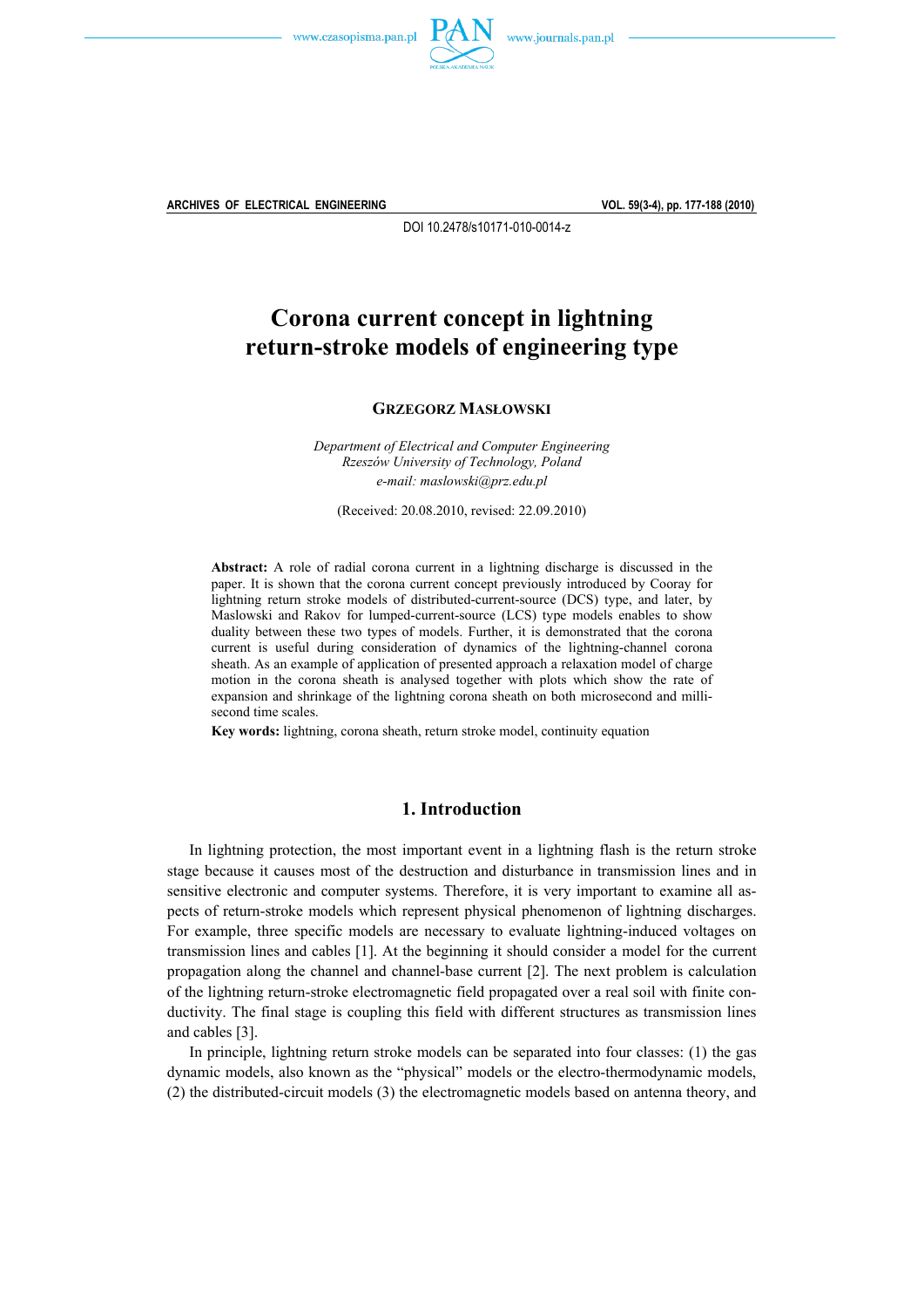



178 *G. Masłowski* Arch. Elect. Eng.

(4) so called the "engineering" models. One can find a detailed analysis of different returnstroke models in [2].

 In the "engineering" return stroke models, a spatial and temporal distribution of the current and charge density along the channel are specified based on measured channel-base current, the speed of the upward-propagating front, and the channel luminosity profile. It enables to achieve an agreement between the model-predicted electromagnetic fields and those observed during natural and rocket-and-wire triggered lightning. Further, this class of models is divided into two main types. The first type represents so called the Lumped Current Source (LCS) type models and the second contains the Distributed Current Sources (DCS) type models. In the LCS type models a current pulse is originating at ground level by the lumped current source and propagating from ground to cloud along the transmission line created by the leader. In DCS type models the leader channel is treated as a charged transmission line, and the longitudinal return stroke current is formed when the corona sheath progressively collapses into the highly conducting return stroke channel. It means that the return stroke current in DCS type models is caused by potential wave that travels along the channel from ground to cloud. Both type of models are very effective in engineering practice during calculations of induced effects. In this paper, a new insights into the "engineering" return stroke models are presented with special attention of corona current concept adopted previously in DCS type models by Cooray [4], and recently in LCS type models by Maslowski and Rakov [5, 6].

### **2. Role of radial corona current in a lightning process**

 Based on experimental data obtained through measurements of natural lightning discharges, mainly at towers equipped with current measuring devices, or rocket triggering lightning result that the deposited charge on a thin lightning channel core (away from the leader tip) create a radial electric field which exceeds the breakdown value and pushes the charge away from the core. As a result, the leader channel consists of a thin core surrounded by a radially formed corona sheath [7]. The corona sheath expands outward from the channel core until the radial electric field is less than the breakdown value, assumed to be about 2 MV/m by Baum and Baker [8] and 1 MV/m by Kodali et al. [9]. It is generally thought (e.g., [8] and [2]) that the bulk of the leader charge is stored in the corona sheath whose radius is of the order of meters, while the highly conductive channel core (probably less than 0.5 cm in radius) carries essentially all the longitudinal current. The return-stroke current wave traverses the leaderchannel core and serves to bring it to ground potential. As a result, the leader charge stored in the corona sheath collapses into the channel core and is transferred to ground. More information on the role of corona envelopes in lightning processes can be found in [10].

 Wagner and Hileman [11] were the first to suggest that the return stroke current is generated by the neutralization of the corona sheath in range of microseconds. Rao and Bhattacharaya [12] suggested another scenario. They assumed that the charge deposited inside the corona sheath is neutralized in range of milliseconds, and the long continuing current is generated by this process. Lin et al. [13] assumed that only part of the return stroke current is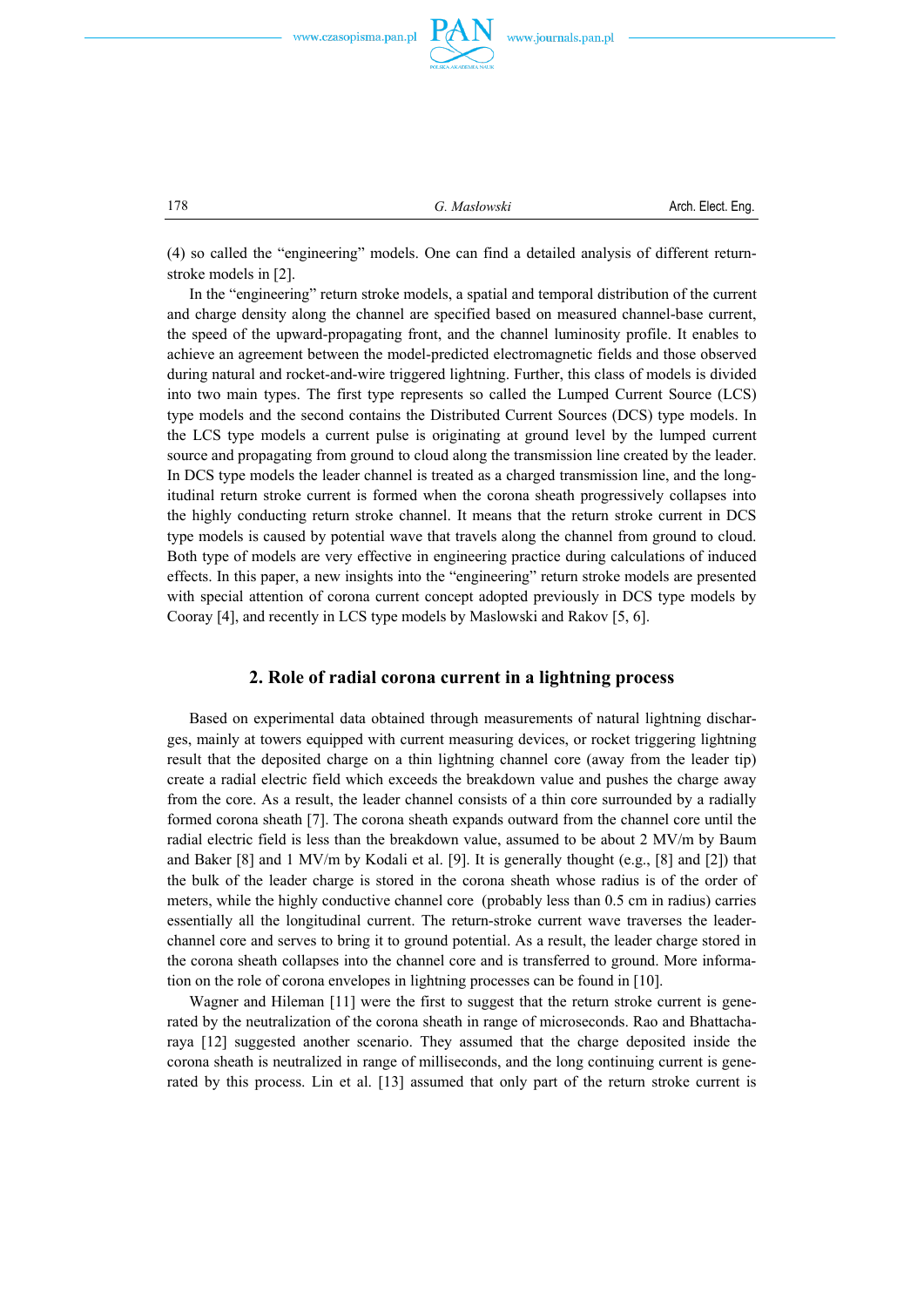

generated by the neutralization of the corona sheath. Heckman and Williams [10] concluded based on the fundamental electrostatics and laboratory results on coronas that the longitudinal current due to radial charge motion is, in every phase of the lightning discharges, considerably smaller than observed lightning currents. On the other hand assuming longitudinal extension of the channel one can calculate currents which are the same order of magnitude as observed currents. Finally, they stated that longitudinal currents during all stages of a lightning flash are governed by longitudinal extension of the channel.

 Arima et al. [14] and Cebrera and Cooray [15] performed laboratory experiments similar to what happens during leader to return stroke transition during natural lightning discharges. They investigated the mechanism of the neutralization of space charge clouds created in the laboratory when the potential of the high-voltage electrode was suddenly brought to ground potential. The experiments showed that the neutralization of the space charge cloud takes place through the action of streamer discharges moving out from the high-voltage electrode with speeds of the order of  $10^5$  m/s. Later, Cooray [16-18] suggested that the return stroke current is generated by the neutralization of the corona sheath by positive streamers from the core of the lightning return stroke. He assumed that these streamers propagate into the corona sheath with speeds of the order of  $10^5$  m/s.

 Expansion of the luminous region of the lightning return stroke channel has been investigated by Takagi et al. [19] using High-Speed Line-Scanning Camera with frame rates exceeding 7800 scans per second. It means that time interval between each frame was  $128 \mu s$ . The average expansion velocity of the natural lightning corona sheath was about  $10<sup>5</sup>$  m/s, that is, it was the same order as measured by Cebrera and Cooray during laboratory experiments. Therefore, one can assume the discharges causing the luminous expansion in negative lightning are positive streamer discharges, and this process can be responsible for draining the charge which is deposited in the corona sheath by the preceding leader.

 Maslowski and Rakov [5], based on electric field measurements [20] and their consideration of the lightning corona sheath dynamics, inferred the existence of two zones around the lightning channel core during the return stroke stage. The inner zone (Zone 1) has net positive charge, and the outer zone (Zone 2) contains negative charge, with the net charge inside the entire corona sheath being equal to zero after the return stroke stage. Similar electrical structure of the returnstroke corona sheath has been considered by Gorin [21], who studied corona processes during the return stroke stage of long laboratory sparks. Recently, two improved models for prediction of charge motion in the corona sheath are proposed and the radial expansion of Zone 1 and its shrinking was examined [22, 23]. Both improved models include the motion of negative leader charge from the outer to the inner zone, towards the core and can be viewed as generalizations of the model proposed by Maslowski and Rakov [5]. They enable to calculate the corona sheath radius and velocity of the expansion and shrinkage of the corona sheath which was of the order of 10<sup>6</sup> m/s at the beginning of the return stroke stage, and it was of the order of 10<sup>4</sup> m/s at the end of the return stroke process. Note that the average speed of the corona sheath expansion calculated theoretically by Maslowski and Rakov was of the order of  $10^5$  m/s.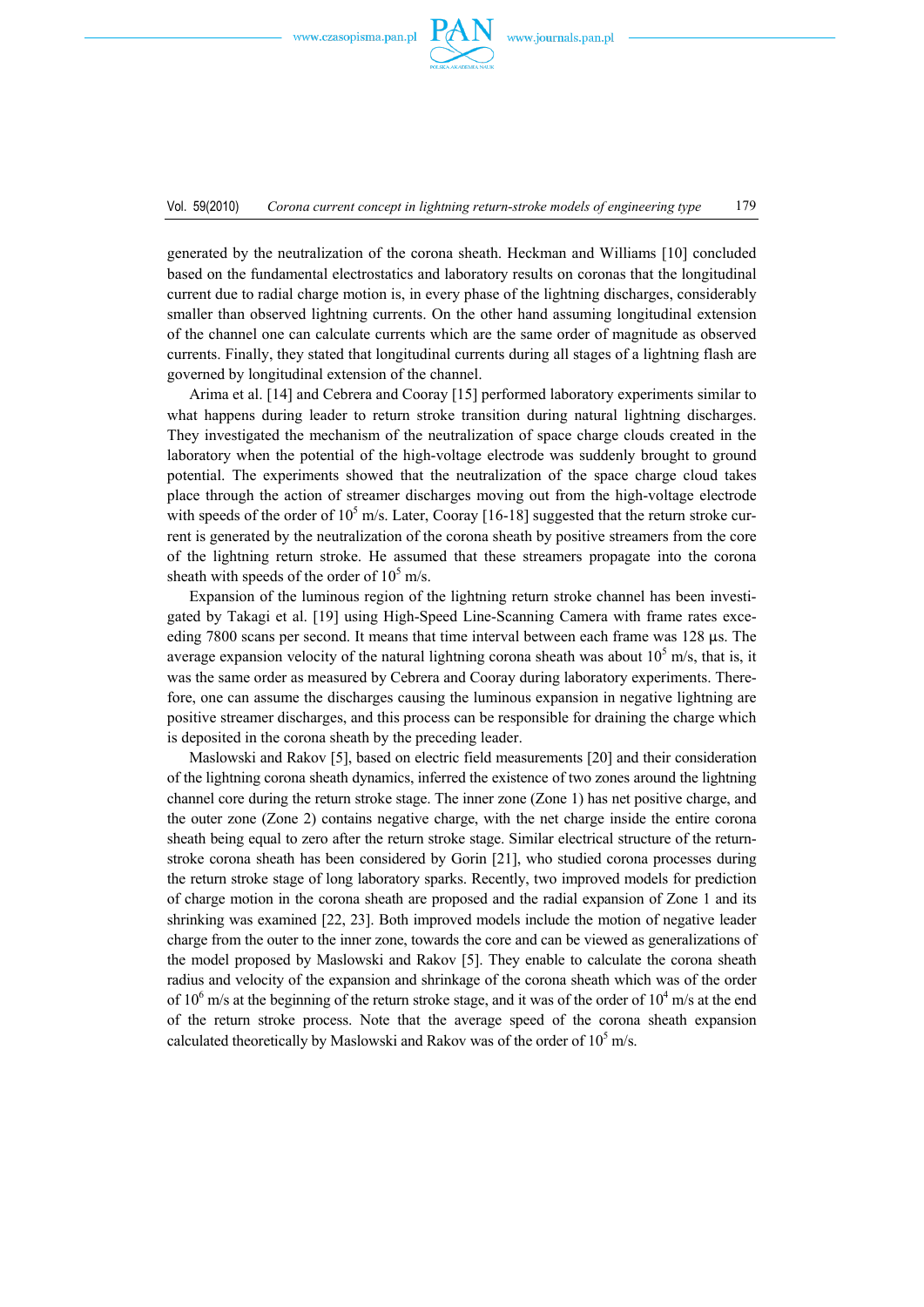

www.journals.pan.pl

180 **G.** Mas*lowski* **Arch. Elect. Eng.** 

## **3. Lightning return-stroke models of engineering type**

 A lightning return-stroke model with specified longitudinal current distribution (an engineering return-stroke model) is usually defined as an equation relating the longitudinal channel current  $i(z', t)$  at any height *z'* and any time *t* to the current  $i(0, t)$  at the channel origin,  $z' = 0$ (e.g. [7]), that is

$$
i(z',t) = u(t - z'/v_f)P(z')i(0,t - z'/v),
$$
\n(1)

where: *u* is the Heaviside function equal to unity for  $t \geq z'/v_f$  and zero otherwise,  $P(z')$  is the height-dependent current attenuation factor introduced by Rakov and Dulzon  $[24]$ ,  $v_f$  is the upward-propagating front speed, and  $\nu$  is the current-wave propagation speed. An equivalent formulation in terms of the line charge density  $\rho(z', t)$  expressed as the sum of so called transferred and deposited charge density components, was proposed by Thottappillil et al. [25].

Table 1. Lightning return-stroke current change along the channel defined for LCS and DCS type models ( $t \ge z'/v_f$ )

| <b>LCS</b> type models                                                                                                             |                                                             | <b>DCS</b> type models                                                                                                                                               |                                                                         |
|------------------------------------------------------------------------------------------------------------------------------------|-------------------------------------------------------------|----------------------------------------------------------------------------------------------------------------------------------------------------------------------|-------------------------------------------------------------------------|
| <b>Model TL</b><br>(Transmission Line)<br>[26]                                                                                     | $i(z', t) = i(0, t - z'/v)$                                 | <b>Model BG</b><br>(Bruce-Golde)<br>[29]                                                                                                                             | $i(z', t) = i(0, t)$                                                    |
| <b>Model MTLL</b><br>(Modified<br><b>Transmission Line</b><br>with Linear<br>Attenuation)<br>[27]                                  | $i(z',t) =$<br>$=\left(1-\frac{z'}{H}\right)i(0,t-z'/\nu)$  | <b>Model TCS</b><br>(Traveling)<br>Current Source)<br>[30]                                                                                                           | $i(z', t) = i(0, t + z'/c)$                                             |
| <b>Model MTLE</b><br>(Modified<br><b>Transmission Line</b><br>with Exponential<br>Attenuation)<br>[28]                             | $i(z',t) =$<br>$= e^{-\frac{z'}{\lambda}} i(0, t - z'/\nu)$ | <b>Model DU</b><br>(Diendorfer-Uman)<br>$\lceil 31 \rceil$                                                                                                           | $i(z', t) = i(0, t + z'/c) +$<br>+ $i(0, z'/v^*)e^{-(t-z'/v_f)/\tau_D}$ |
| $H$ – total length of the return-stroke channel,<br>$v$ – velocity of current-wave propagation ( $v = v_f$ ),<br>$\lambda$ – const |                                                             | $v_f$ velocity of the upward-propagating front,<br>$c$ – velocity of current-wave propagation<br>(speed of light),<br>$v^* = v_f/(1 + v_f/c),$<br>$\tau_{D}$ = const |                                                                         |

 Arbitrary defined lightning return-stroke current change is depicted in Table 1 for different LCS and DCS type models respectively. Note that, for LCS type models, current-wave is propagated upward with speed  $v = v_f$ , while, for DCS type models, current-wave is propagated downward with speed *c*, and at the same time the return-stroke front is propagated upward with speed  $v_f$  (see also Fig. 1).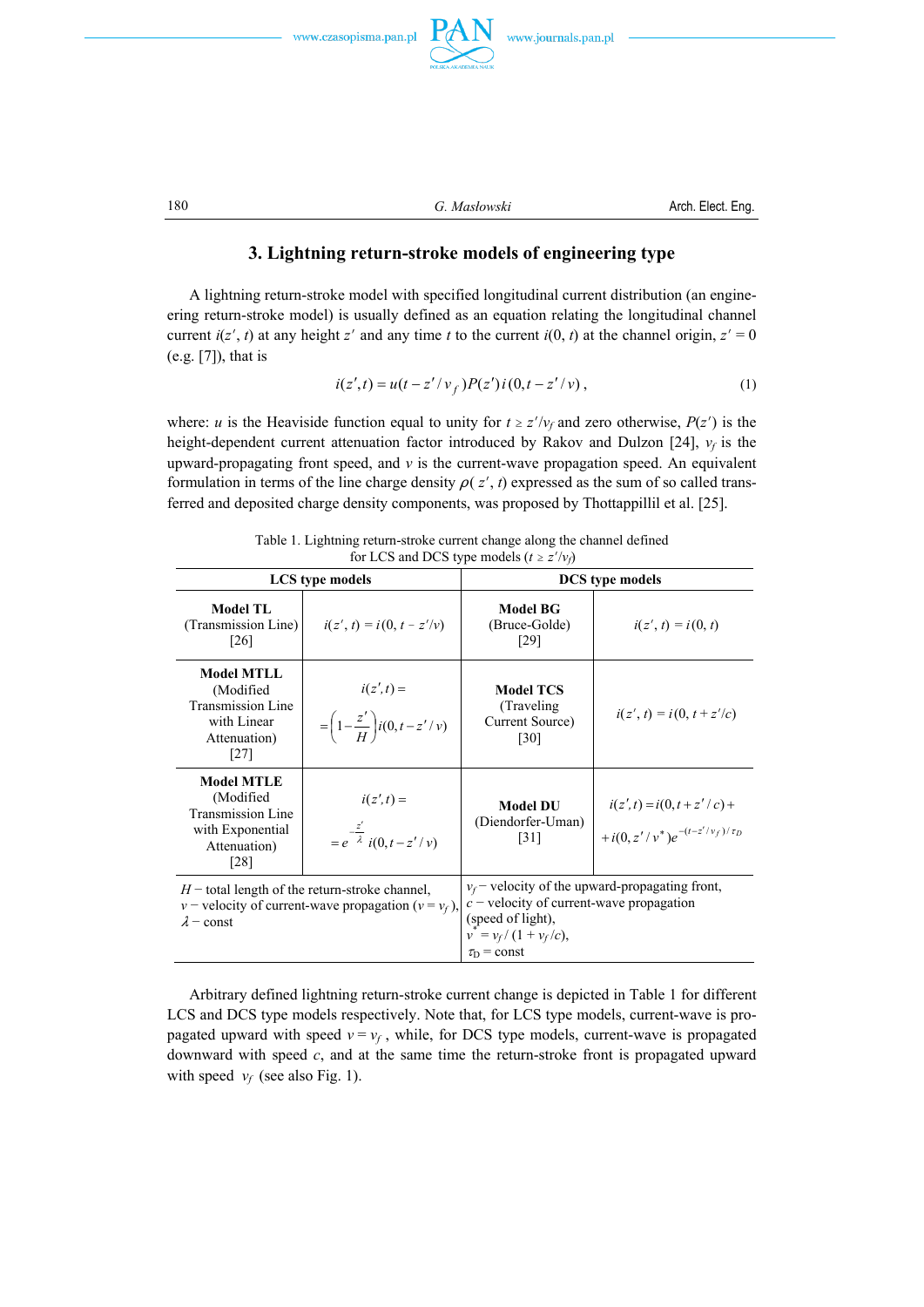

Vol. 59(2010) *Corona current concept in lightning return-stroke models of engineering type* 181

# **4. Continuity equations for DCS and LCS type models in terms of the corona current**

 Maslowski and Rakov [5] first introduced corona current concept in lightning returnstroke models of LCS type. The equivalent corona current generated by lateral positive streamers occurring during the return-stroke stage can be represented by sinks which are progressively activated by the upward moving return-stroke front. It means that longitudinal current is governed for LCS type models by the lumped current source situated at the lightning channel base.

 On the other hand, any engineering model of DCS type can be formulated in terms of sources directed into the channel core and distributed along the channel which are progresssively activated by the upward moving (with speed of  $v_f$ ) return stroke front. Distributed sources represent corona currents which are generated by the neutralization of the corona sheath. The cumulative effects of these corona currents generate the longitudinal return stroke current. Note that direction of corona current is not consistent for DCS type models with actual corona current. Note also that the longitudinal current wave propagates downward with speed of light *c*

 Schematic representations of engineering return-stroke models that employ distributed current sources along the channel and a lumped current source at the lightning channel base are shown in Figure 1.



Fig. 1. Schematic representation of the "engineering" return-stroke models that employ a) distributed current sources along the channel (DCS type models), and b) a lumped current source at the lightning channel base (LCS type models);  $Z_0$  is the characteristic impedance of the lightning channel introduced for DCS type models in order to avoid reflections from ground surface. Note that for LCS type models  $v_f = v$ 

 Cooray [4], considering a differential channel segment (see Fig. 2a), derived the following relation for DCS type models,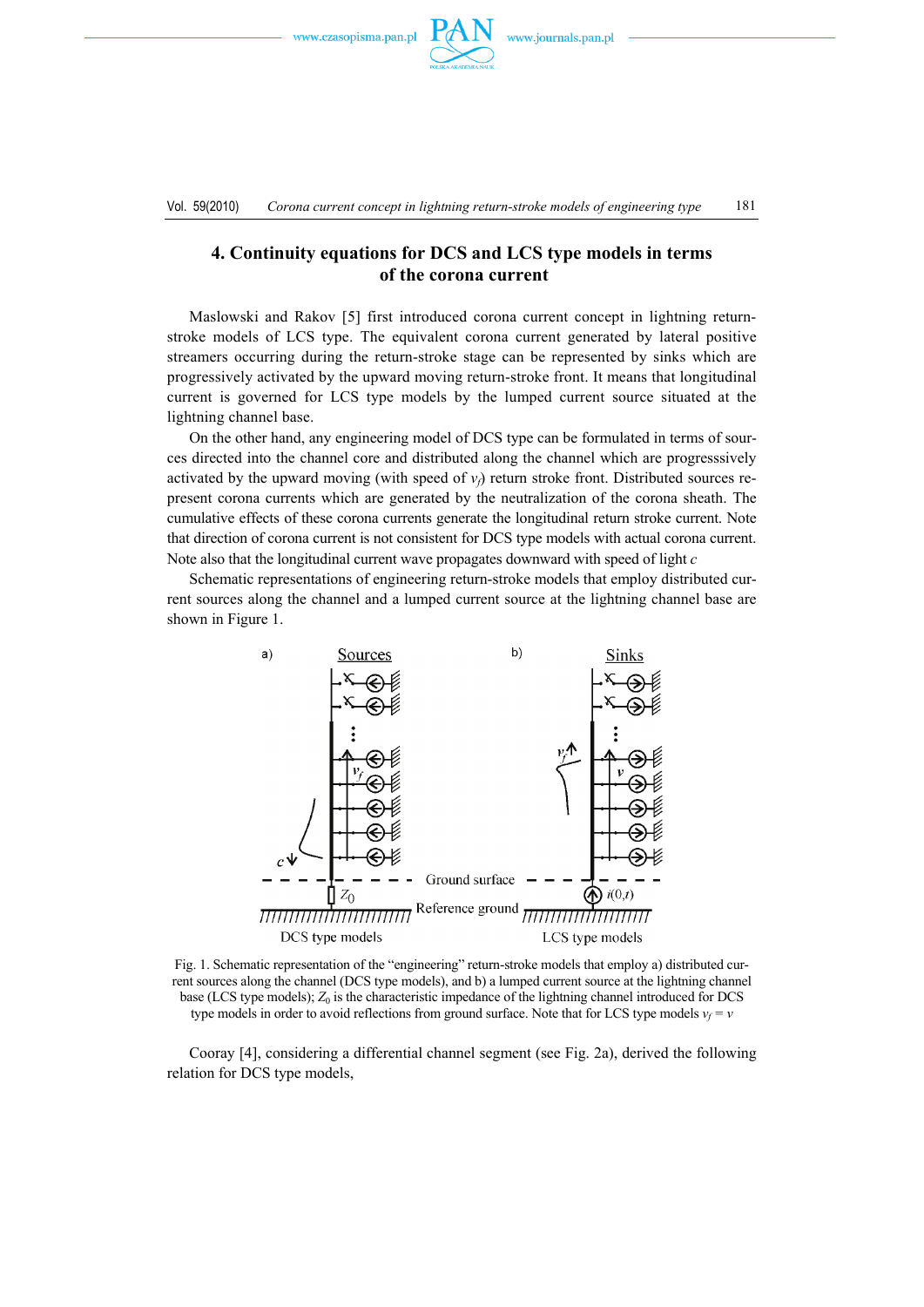



182 *G. Masłowski* Arch. Elect. Eng.

$$
i'_{cor}(z',t) - \frac{1}{c} \frac{\partial i(z',t)}{\partial t} = -\frac{\partial i(z',t)}{\partial z'},
$$
\n(2)

where:  $i(z', t)$  is the longitudinal channel current at height  $z'$ , and time  $t$  (see Tab. 1), and  $i'_{\text{cor}}(z', t)$ is the radial corona current per unit length at height *z'* and time *t* injected into the channel.

 Maslowski and Rakov [6], using the channel segment shown in Figure 2b, derived a similar equation for LCS type models, as follows:

$$
i'_{\text{cor}}(z',t) + \frac{1}{\nu} \frac{\partial i(z',t)}{\partial t} = -\frac{\partial i(z',t)}{\partial z'}.
$$
 (3)



Fig. 2. Differential channel segments used in deriving continuity equations for a) DCS type models and b) LCS type models, *i* and  $i_{cor}$  are the longitudinal and corona currents, respectively

 Expressions (2) and (3) represent continuity equations for DCS and LCS type models in terms of longitudinal and corona currents, respectively. In fact, the total charge per unit length for DCS type models can be expressed, for  $t \ge z'/v_f$ , as [6]:

$$
\rho(z',t) = -\frac{i(z',t)}{c} + \int_{z'/v_f}^{t} i'_{\text{cor}}(z',t)dt.
$$
\n(4)

Taking the time derivative on both sides of (4), one can get,

$$
\frac{\partial \rho(z',t)}{\partial t} = i'_{\text{cor}}(z',t) - \frac{1}{c} \frac{\partial i(z',t)}{\partial t}.
$$
\n(5)

Substituting (5) into (2) one can obtain the general form of the continuity equation,

$$
\frac{\partial \rho(z',t)}{\partial t} = -\frac{\partial i(z',t)}{\partial z'}.
$$
\n(6)

Similarly, the total charge per unit length for LCS type models can be expressed, for  $t \ge z'/v$ , as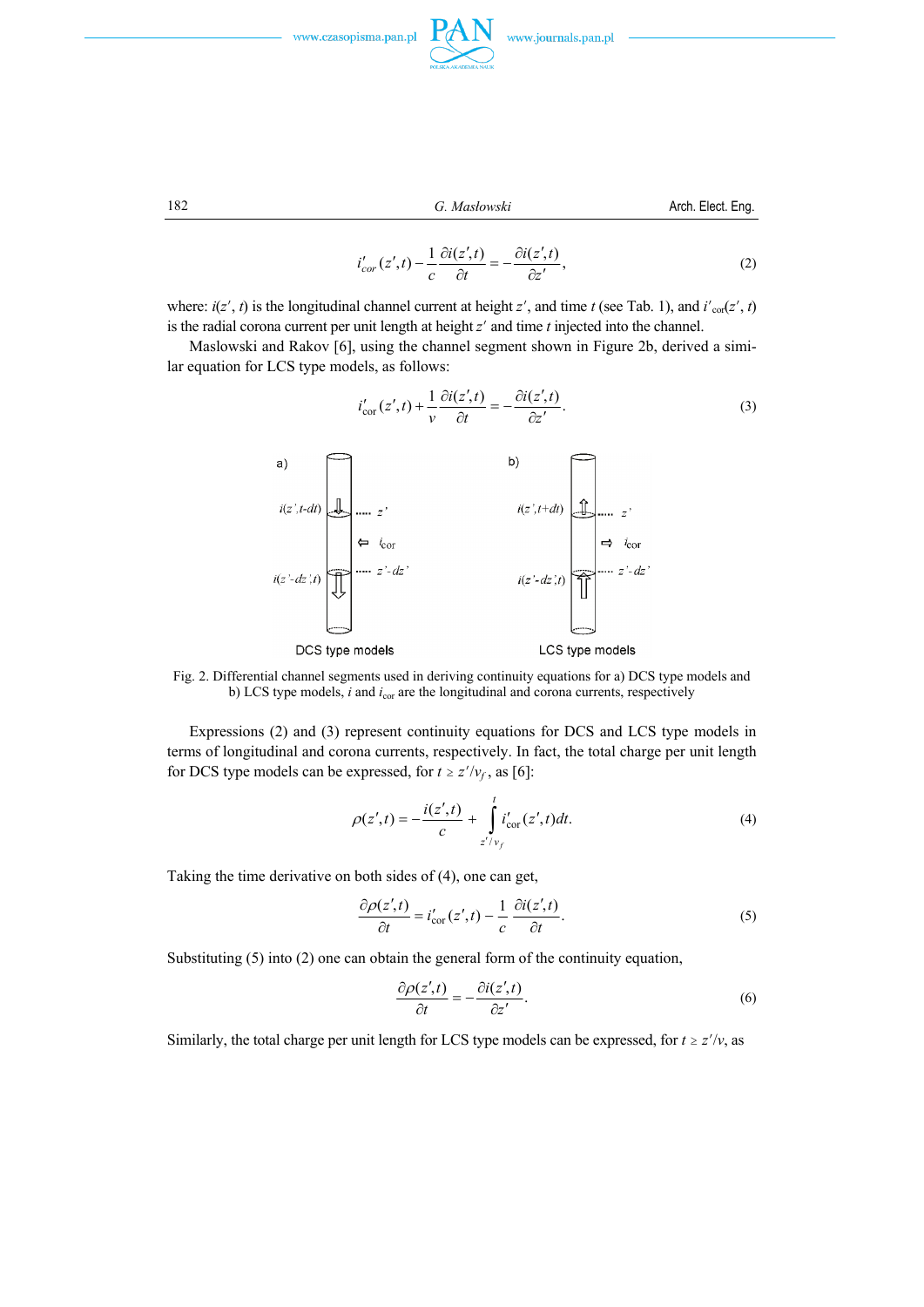



$$
\rho(z',t) = \frac{i(z',t)}{v} - \frac{dP(z')}{dz'} \int_{z'/v}^{t} i(0,t - z'/v)dt,
$$
\n(7)

where the first term of (7) is equal to the transferred charge density  $\rho_{\text{tran}}(z', t)$  and the second term is equal to the deposited charge density  $\rho_{\text{dep}}(z', t)$ . These two kinds of charges together with equation (7) have been introduced by Thottappillil et al. [25]. The time derivative of (7) is

$$
\frac{\partial \rho(z',t)}{\partial t} = \frac{1}{v} \frac{\partial i(z',t)}{\partial t} - \frac{dP(z')}{dz'} i(0, t - z'/v),\tag{8}
$$

where the second term on the right hand side represent the unipolar corona current per unit channel length *i'*<sub>cor</sub> for LCS type models [5]

$$
i'_{\text{cor}} = -\frac{dP(z')}{dz'} i (0, t - z'/v).
$$
 (9)

One can see from (9) that the corona current  $i'_{\text{cor}}(z', t)$  per unit channel length for LCS type models, is equal to the time derivative of the deposited charge density  $\rho_{\text{dep}}(z', t)$ . Hence, as the current injected at the ground surface traverses the lightning channel, the radial corona current in general will cause a reduction of this current and serve to neutralize the usually negative charge deposited along the channel by preceding leader. Finally, after substitution (9) into (8) and then (8) into (3), one can get for LCS type models, as expected, the same general form of the continuity equation (6) as for DCS type models.

 Cooray [4] showed, using the continuity equation (2), that any engineering model implying a lumped current source at the lightning channel base (any LCS type model) can be formulated in terms of sources distributed along the channel and progressively activated by the upward moving return stroke front. This has been previously demonstrated for one model (modified transmission line model with exponential current decay with height) by Rachidi and Nucci [32]. Recently, the approach suggested by Cooray [4] was used by Rachidi et al. [33] to generalize five engineering models in order to take into account a tall strike object.

 Maslowski and Rakov [6] showed that any engineering return stroke model can be expressed, using Cooray's continuity equation (2) and their new continuity equation (3), in terms of either lumped or distributed current sources, with the resultant longitudinal current distribution along the channel being the same. This property can be viewed as duality of engineering models. In fact, it was shown in [6] that the conversion alters the actual corona current of the model. For LCS type models the actual corona current is unipolar and directed radially out of the channel core (see Fig. 2b), while for DCS type models it is unipolar and directed into the channel core (see Fig. 2a). For LCS type models converted to DCS type models and for the Diendorfer-Uman model converted to the equivalent LCS type model the corona current is the sum of the negated actual corona current (if any) and a fictitious corona current, the latter being bipolar. It means that the fictitious corona current component is flowing in both directions, that is, outward from the channel core, and then, it is flowing into the core. For the TL model (no longitudinal current attenuation with height) expressed in terms of distributed sources, there is only fictitious bipolar corona current component. Conversion of the traveling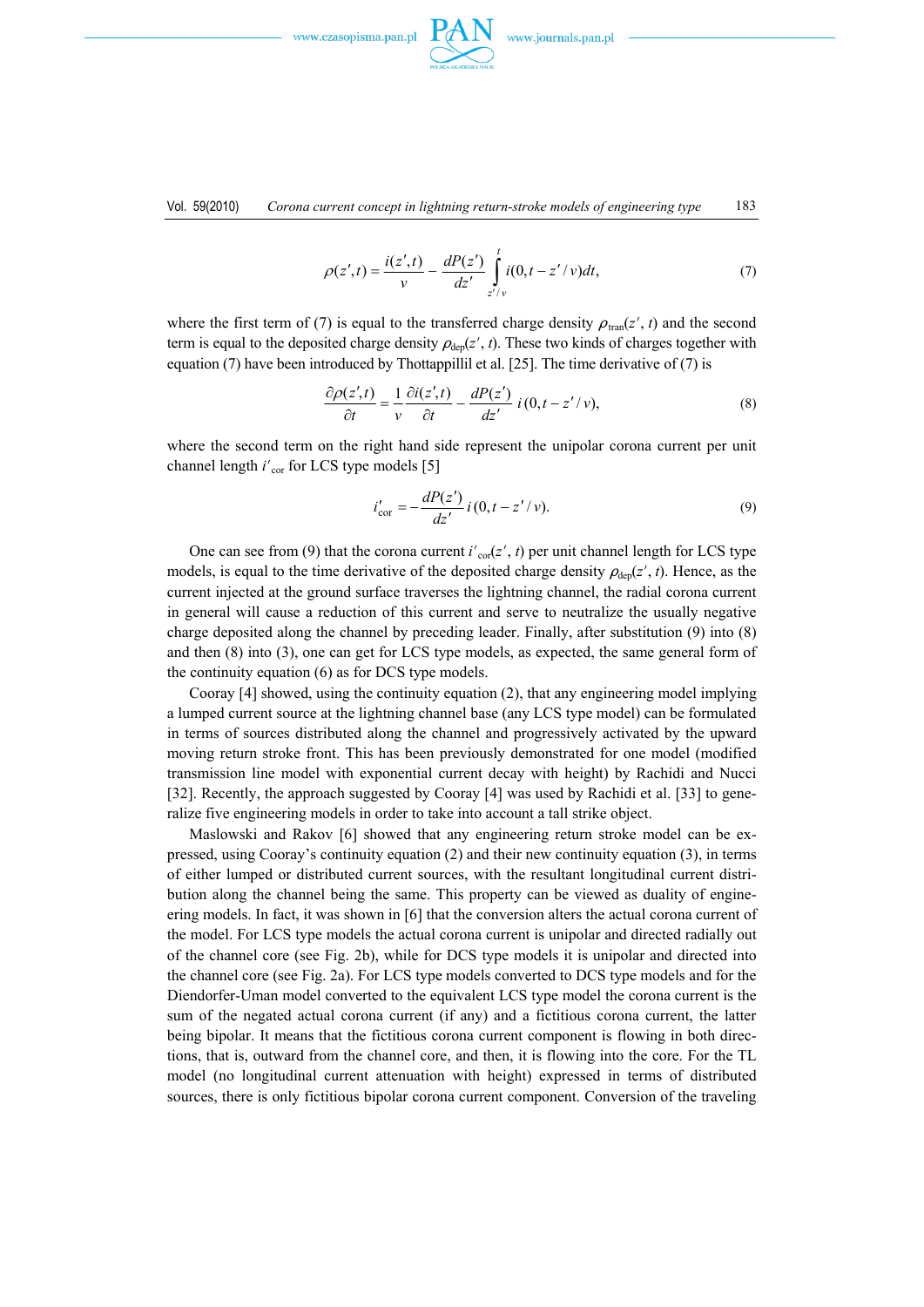



current source and Bruce-Golde models to equivalent LCS type models involves replacement of the actual, unipolar corona current with a fictitious one, the latter current being bipolar near the channel base and unipolar at higher altitudes [6].

### **5. Dynamics of the corona sheath**

 One can determine dynamics of the corona sheath using corona current concept and defined in [25] the charge transferred and deposited along the lightning channel. It is generally known that at the beginning of the return-stroke stage the corona sheath expands outward from the channel core inside the leader corona sheath, and then, it shrinks up to a nearly zero radius (see Figure 3). In order to estimate the rate of expansion and shrinking of the corona sheath it is considered a closed cylindrical surface (Gaussian cylinder) *dS* that is coaxial with and surrounding a segment of channel core whose length is *dz*. According to Gauss' law,

$$
\varepsilon_0 \oint_{dS} \mathbf{E} \cdot d\mathbf{S} = dQ,\tag{10}
$$

where **E** is the electric field on closed surface  $d\mathbf{S}$  and  $dQ$  is the total charge inside this surface.



Fig. 3. a) Leader channel composed of a narrow core of radius  $R_c$  and negatively charged corona sheath and b) two zones of the corona sheath during the return-stroke stage. Negative charges drift from Zone 2 to Zone 1 so that charge in Zone 2 decays exponentially, while  $r_{\text{outer}}^-$  = const

 Maslowski and Rakov [5] showed that Equation (10) can be rewritten in the equivalent form, as follows

$$
2\pi r_{out}^+ \varepsilon_0 E_r^+ dz' = dQ^+ + dQ^-, \qquad (11)
$$

where  $r_{\text{outer}}^+$  is the outer radius of the inner zone of corona sheath (Zone 1) containing positive charge deposited by the radial conduction current flowing during the return stroke stage,  $E_r^+$ is the constant radial electric field on the lateral surface of radius  $r_{\text{outer}}^+$ . The total charge  $dQ$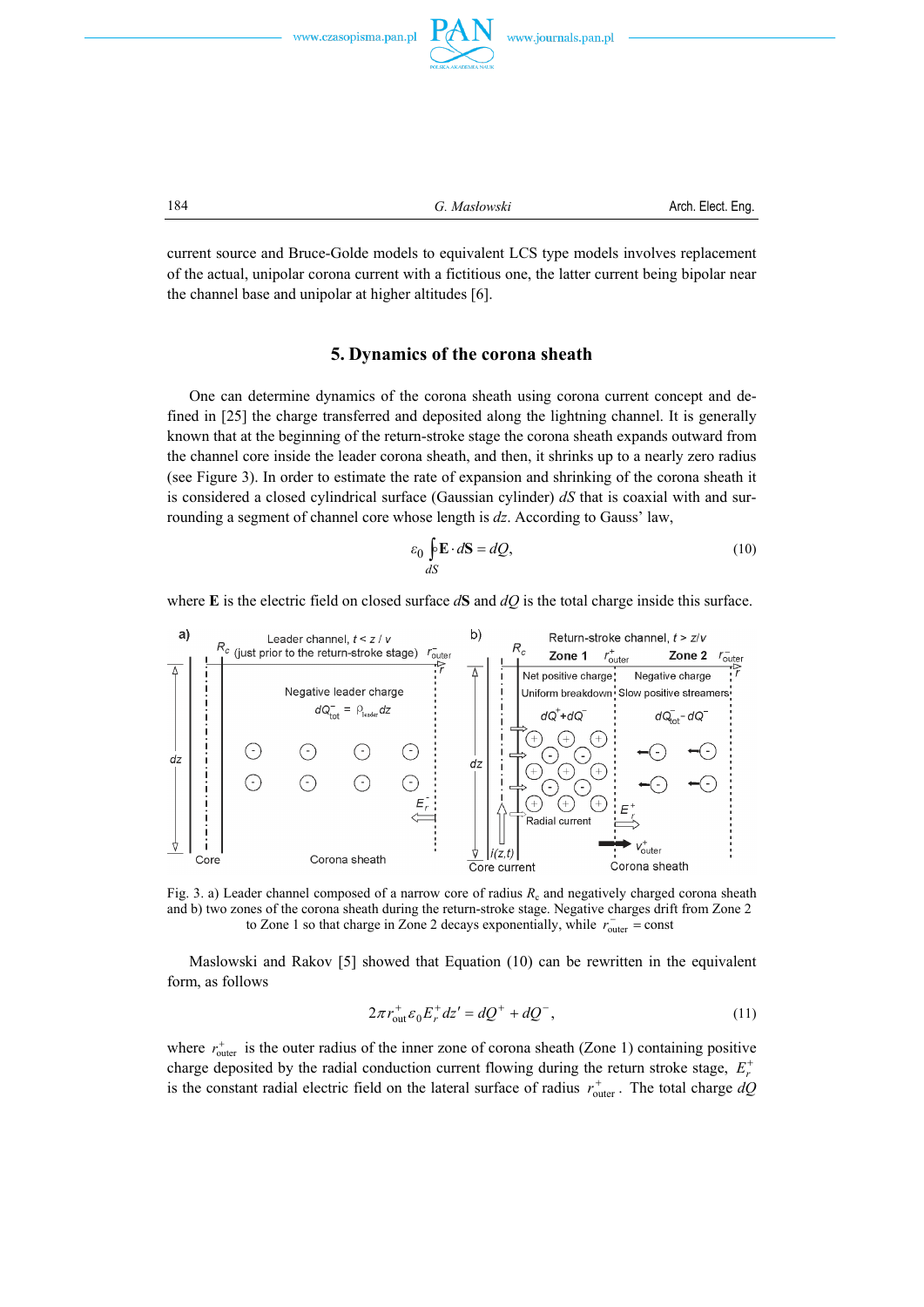

enclosed by  $dS$  consists of the negative charge  $dQ$ <sup> $\bar{Q}$ </sup> deposited by the preceding leader and the positive charge  $dQ^+$  associated with the return stroke stage. In order to estimate  $r_{\text{outer}}^+$ , the radial electric field  $E_r^+$  must be chosen.

 It is assumed that the corona sheath zone with uniform ionization extends outward from the channel core until the field becomes less than the positive breakdown electric field. Note that the radial electric field cannot be established instantaneously, but it will be used a constant value of breakdown field for simplicity. Note also that this constant value is assumed to be at the border of the corona sheath which initially expands during the first stage of the return stroke, and then, it shrinks. The radial electric field changes measured at a fixed point of space inside the corona sheath during rocket-and-wire triggered lightning experiments has been discussed in papers [20, 23, 34].

 In this paper, it is assumed that the positive breakdown electric field is equal to  $E_r^+ = 1.0$  MV/m [9]. The return-stroke charge  $dQ^+$  can be specified using return-stroke models and represented as the sum of two components [25] as follows

$$
dQ^{+} = \rho_{\text{tran}} dz' + \rho_{\text{leak}} dz',\tag{12}
$$

 The first term of (12) is the charge transferred upward through the channel segment, and the second term represents the deposited charge that is spent to neutralize the leader charge previously deposited in the corona sheath of this segment.

 Assuming a uniform radial distribution of the negative leader charge just before the returnstroke stage, one can show that  $dQ^-$  which is a portion of the total negative charge stored in the corona sheath located within the radial extent,  $r_{\text{outer}}^+$ , of positive charge  $dQ^+$  can be expressed for  $t \ge z'/v$ , as

$$
dQ^{-} = dQ_{1}^{-} + dQ_{2}^{-} = k\rho_{L}dz' + (\rho_{L} - k\rho_{L})(1 - e^{-(t - z'/\nu)/\tau_{CN}})dz',
$$
\n(13)

where  $k = (r_{\text{outer}}^+ / r_{\text{outer}}^-)^2$ ,  $dQ_l^- = k\rho_L dz'$  is the negative leader charge deposited within Zone 1 just before the return-stroke stage  $dQ_2^-$  is the negative charge that penetrates Zone 1 from Zone 2, and  $\tau_{CN}$  is the decay time constant describing reduction of negative charge deposited within Zone 2, and, hence, the rate of motion of the negative charge from Zone 2 to Zone 1. In fact, Williams and Heckman [10] suggested that some slow breakdown processes (positive streamers) can develop outwards from the uniform breakdown region at fields in excess of as low as 0.2 MV/m.

According to Appendix B in [5],  $dQ_1^-$  can be expressed as

$$
dQ_1^- = (2\pi\varepsilon_0 r_{\text{outer}}^+ E_r^-)^2 dz' / \rho_L,\tag{14}
$$

where  $E_r^-$  is the negative breakdown electric field which is assumed to be greater (in absolute value) than  $E_r^+$  and equal to 1.5 MV/m [9], and  $\rho_L$  is the negative charge density per unit channel length prior to the return stroke stage. Note that  $r_{\text{outer}}^+$  is necessarily smaller than  $r_{\text{outer}}^-$ , the radial extent of the negative leader corona sheath. From (11), (12), (13), and (14) result

$$
2\pi r_{\text{outer}}^+ \varepsilon_0 E_r^+ = \rho_{\text{tran}} + \rho_{\text{dep}} + \rho_L (1 - e^{-(t - z'/v)/\tau_{\text{CN}}}) + \frac{(2\pi r_{\text{outer}}^+ \varepsilon_0 E_r^-)^2}{\rho_L} e^{-(t - z'/v)/\tau_{\text{CN}}}.
$$
 (15)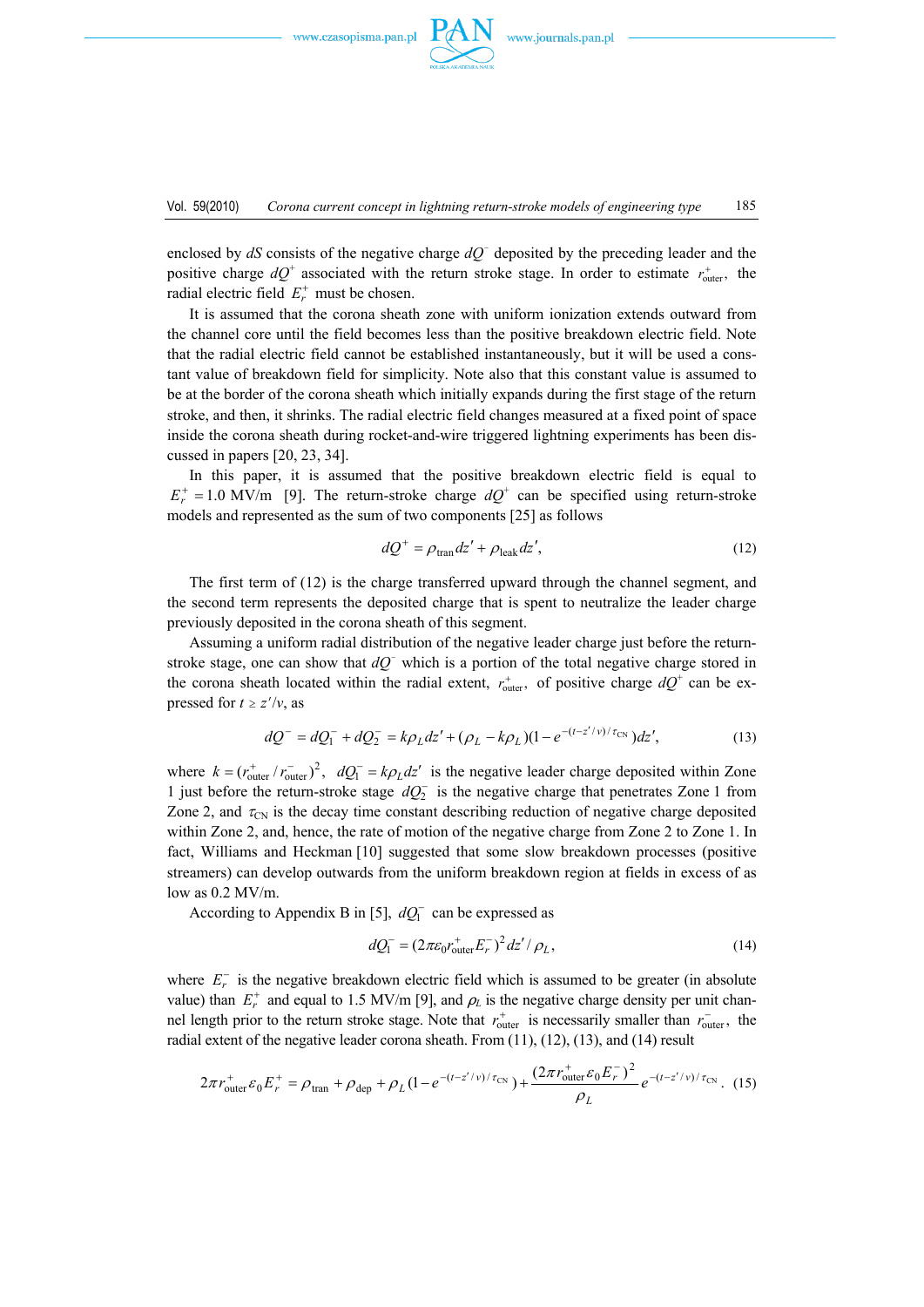

186 *G. Masłowski* Arch. Elect. Eng.

The radius of Zone 1,  $r_{\text{outer}}^+$ , is a solution of quadratic equation (15) which reduces for enough long  $\tau_{CN}$  to the model initially formulated by Maslowski and Rakov (Equation (20) in [5]), in which negative charge from Zone 2 does not penetrate Zone 1 during the return stroke stage.

 Note that the corona-sheath model described by (15) enables one to predict both the radial expansion of Zone 1 and its shrinkage up to a nearly zero radius, once the decay time constant  $\tau_{CN}$  is specified. It was estimated  $\tau_{CN}$  based on the horizontal (radial) electric field component measured in the immediate vicinity of lightning channel during the 2000 triggered-lightning experiment at Camp Blanding, Florida [20, 23]. Electric field waveforms at horizontal distances from triggered lightning channel attachment point ranging from 0.1 to 1.6 m (most likely inside the corona sheath) have been measured with Pockels sensors. The horizontal electric field change measured during the leader stage was often overcompensated by the oppositepolarity electric field change during the return-stroke stage. Interestingly, the maximum horizontal electric field values during some return strokes were high enough (from 413 kV/m up to more than 520 kV/m) for starting positive breakdown. Time of field relaxation to practically zero level during the overcompensation stage is very similar for all measured waveshapes and is estimated to be approximately 2 ms [23, 34]. Hence, one can estimate the decay time constant to be about one-third of this value.



Fig. 4. Comparison of radius  $r_{\text{outer}}^+$  of Zone 1 versus time at a height of 10 m for three return stroke models, MTLL, MTLP, and MTLE  $(H = 7500 \text{ m}, \lambda = 2000 \text{ m}, \nu = 130 \text{ m})$ m/ $\mu$ s) shown on two timescales, 100  $\mu$ s (left), and 4 ms (right), as predicted by (15). It was assumed in (15) that  $\tau_{CN}$  = 650  $\mu$ s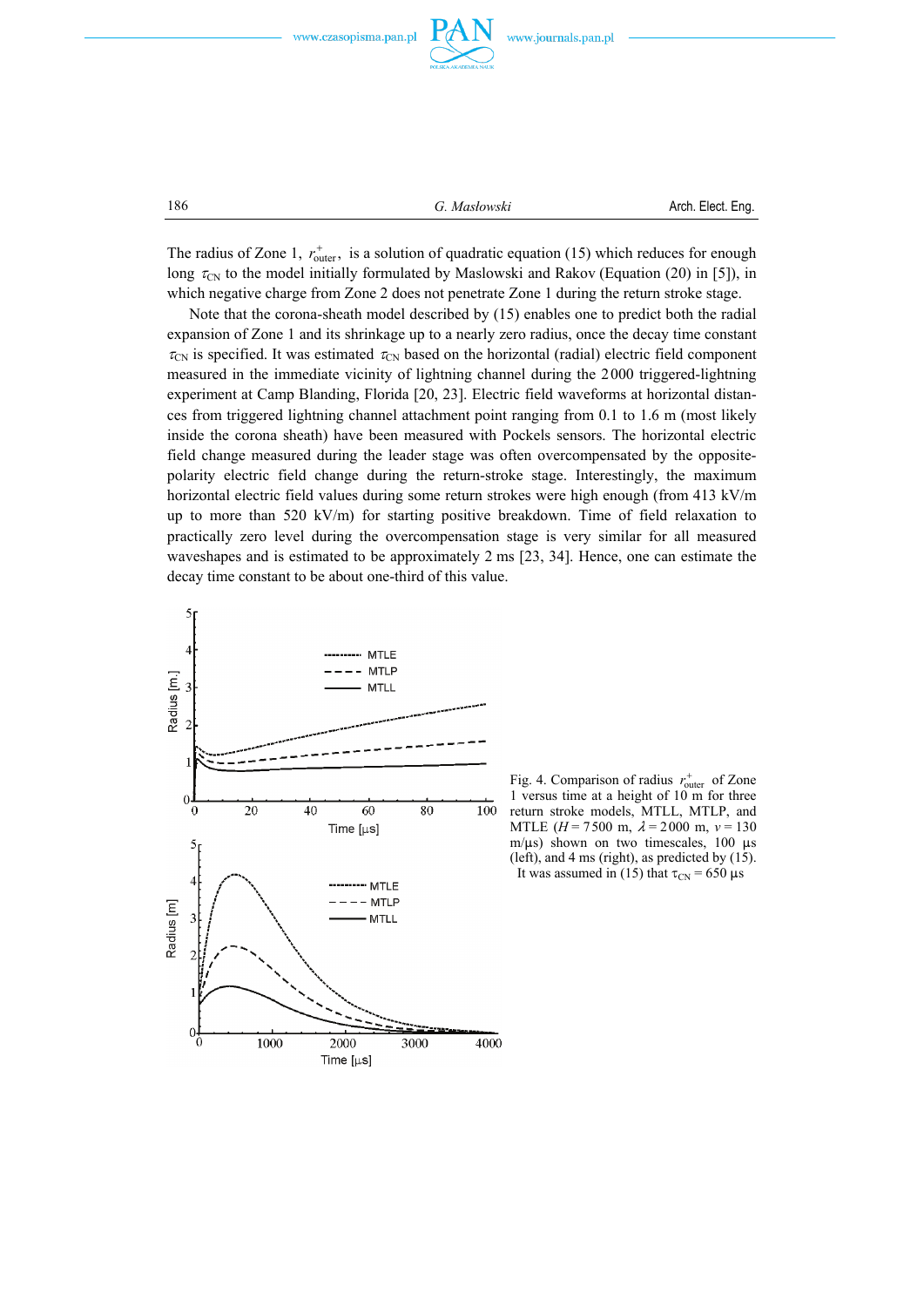

Vol. 59(2010) *Corona current concept in lightning return-stroke models of engineering type* 187

Evolution of Zone 1 as a function of time at height  $z = 10$  m for the three LCS return stroke models, MTLL (Modified Transmission Line model with Linear current decay with height), MTLP (Modified Transmission Line model with Parabolic current decay with height), and MTLE (Modified Transmission Line model with Exponential current decay with height), are shown in Fig. 4.

 Channel base current used here is the same as that adopted in [5] and is characterized by a current peak of 12 kA and maximum current rate of rise of about  $40 \text{ kA/µs}$ . As seen in Fig. 4, Zone 1 expands approximately up to about 500  $\mu$ s in the case of model described by Eq. 15. After this time Zone 1 shrinks. Note that for the model with exponential charge decay in Zone 2, one can adjust the rate of corona sheath expansion and its shrinking by changing the decay time constant.

#### **6. Conclusion**

 A role of radial corona current in a lightning discharge was discussed in the paper. It was shown that the corona current concept enables to show duality between these two types of models. Further, corona current is useful during consideration of dynamics of the lightningchannel corona sheath. As an example of application a relaxation model of charge motion in the corona sheath is presented together with plots which show the rate of expansion and shrinking of the lightning corona sheath. Dynamics of the lightning-channel corona sheath was implicitly specified by engineering type lightning return-stroke models. Presented corona sheath radius described by LCS type models are comparable on both microsecond and millisecond time scales. Obtained results demonstrated a new insights into mechanism of lightning return stroke process and can be used in the near future to adjust longitudinal current distribution along the lightning channel more precisely.

### **References**

- [1] Bajorek J., Masłowski G., *Modelowanie systemów ochrony urządzeń elektrycznych i elektronicznych przed piorunowym impulsem elektromagnetycznym*. Folia Scientiarum Universitatis Technicae Resoviensis nr 214, Elektrotechnika 26: 35-42 (2004), (in Polish).
- [2] Rakov V.A., Uman M.A., *Review and evaluation of Lightning Return Stroke Models Including Some Aspects of Their Application.* IEEE Transaction on EMC 40(4) (1998).
- [3] Agrawal A.K., Price H.J., Gurbaxami S.H., *Transient response of multiconductor transmission lines excited by a nonuniform electromagnetic field.* IEEE Trans. Electromagn. Compat. 22: 119-129 (1980).
- [4] Cooray V., *On the concepts used in return stroke models applied in engineering practice.* IEEE Trans. Electromagn. Compat. 45: 101-108 (2003).
- [5] Maslowski G., Rakov V.A., *A study of the lightning channel corona sheath.* J. Geophys. Res. 111 (2006), D14110, DOI: 10.1029/2005 JD006858.
- [6] Masłowski G., Rakov V.A., *Equivalency of lightning return stroke models employing lumped and distributed current sources.* IEEE Trans. Electromagn. Compat.: 123-133 (2007).
- [7] Rakov V.A., Uman M.A., *Lightning: Physics and Effects*. Cambridge University Press, 2003.
- [8] Baum C.E., Baker L., *Analytic return-stroke transmission-line model*. (Ed.) Gardner R.L. [in:] *Lightning Electromagnetics.* New York, Hemisphere: 17-40 (1990).